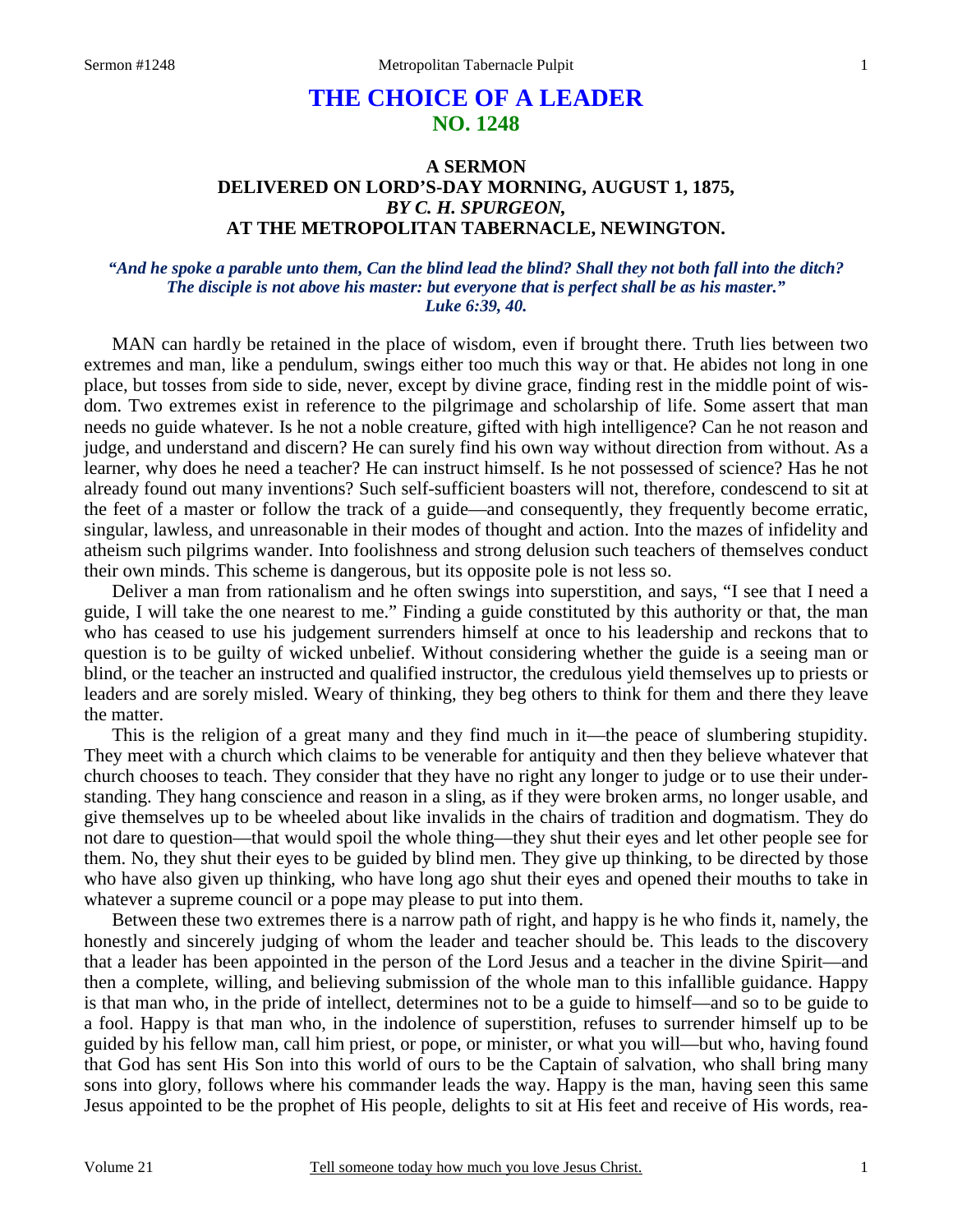son, affection, contemplation, and will—finding perfect rest in Him. He, with his eyes open, follows the All-Seeing One and with his mind illuminated, becomes a disciple of the Eternal Light.

 It is clear that the most important thing, if we are agreed that we need a guide, is to examine the claims of those who aspire to the office. Some take a guide because, as I have said before, he is appointed by authority—he happens to be the parson of the parish, or the family minister—and he is at once accepted without consideration. He would be a very foolish person who would, in climbing the mountains of Switzerland, take a guide merely because he professed to be one and carried the usual certificates, if upon looking at him, it was clear that the man was stone blind. Would you say that does not matter, he says he is appointed by authority? Would you go to the top of Mont Blanc with him? If so, he would soon conduct you into a crevasse and there would be an end to your folly. Yet multitudes resolve upon taking their religion by prescription, feeling confident that what is patronized by the great, and established, and endowed by the nation, must, of course, be right. Whether the guide can see or not seems to be a trifle. What matters is that he is properly ordained and duly inducted. If that is settled, the unthinking many ask no more. For my part, I like to look at my guide's eyes. I like to know whether he has ever traversed the country and whether he has had experience of the way. If he cannot satisfy me on those points, I look elsewhere, to one who has all sight and has had all experience, even the Lord Jesus. His authority I cannot question. I take for granted all that He teaches me. I am glad to be a seeing man following a seeing leader, and I endeavor to be an intelligent scholar learning of a wise and sympathetic teacher.

 Our text has much wisdom about it as to this matter, for, first, *it announces to us a great general principle*, as a warning, namely, that a disciple does not get above his Master, but becomes like he is. Secondly, *it gives a special application* of the great general principle to Christ, that as we are perfected, we shall become like He is, even as in the case of all other disciples who grow like their masters. After these points, I shall try to use the text for the encouragement of those who desire Christ as their Master, by saying that *we may put the facts mentioned in the text to a practical test*.

**I.** Let us take THE GREAT GENERAL PRINCIPLE as a warning.

 Several truths are involved in the text, and these all illustrate the main point. It is evident that *the disciple is generally drawn to the master who is most like himself*—the blind man is led by the blind. It is not merely that birds of a feather flock together and therefore, men of kindred minds form association with each other, but there is about us all a natural tendency to admire our own image and to be willing to submit to any who are superior to us, and yet are of our type. A teacher who does not shock our prejudices, but shows a sympathy with our tastes, we are at home with at once. The priest is like the people because the people are pleased to have him so. It is true of teachers as of idols, "They that make them are like unto them." If the blind man could only see, he would not choose a blind man to be his guide. But as he cannot see, he meets with one who talks as blind men talk, who judges things as they are in the dark, and who does not know what sighted men know and therefore, never reminds the blind man of his infirmity. And at once he says, "This is my ideal of a man, he is exactly the leader I require. I will commit myself to him." So the blind man takes the blind man to be his guide—and this is the reason why error has been so popular. No error would live if it did not chime in with some evil propensity of human nature, if it did not gratify some error in man to which it is congruous. Idolatry is a prevailing sin because man is alienated from God who is a Spirit, and in his carnal folly demands a god whom his senses can apprehend. When you hear of crowds going over to Popery, do not wonder at it. Popery is the religion of depraved human nature put into shape by Satan and therefore, it is no marvel that the nations are fascinated by it. What they love and what the god of this world sweetens to their tooth must go down with them. Popery and other forms of sacramentarianism are a soft bed for idle limbs and as surely as a lazy man lies down, so surely does a superstitious man take to these systems. Give a superstitious man the information contained in the Bible and a pair of scissors to cut his coat according to his shape, and Popery, in some shape or other, will be the religion which he will cut out for himself. Consequently it is popular. You cannot, at first, understand how the blind man who sets up for a guide could expect to find clients. Neither would he, only there are so many other blind people about who know nothing about his blindness and are sure to come to him. Mind you that you are not so blind yourself as to follow their ex-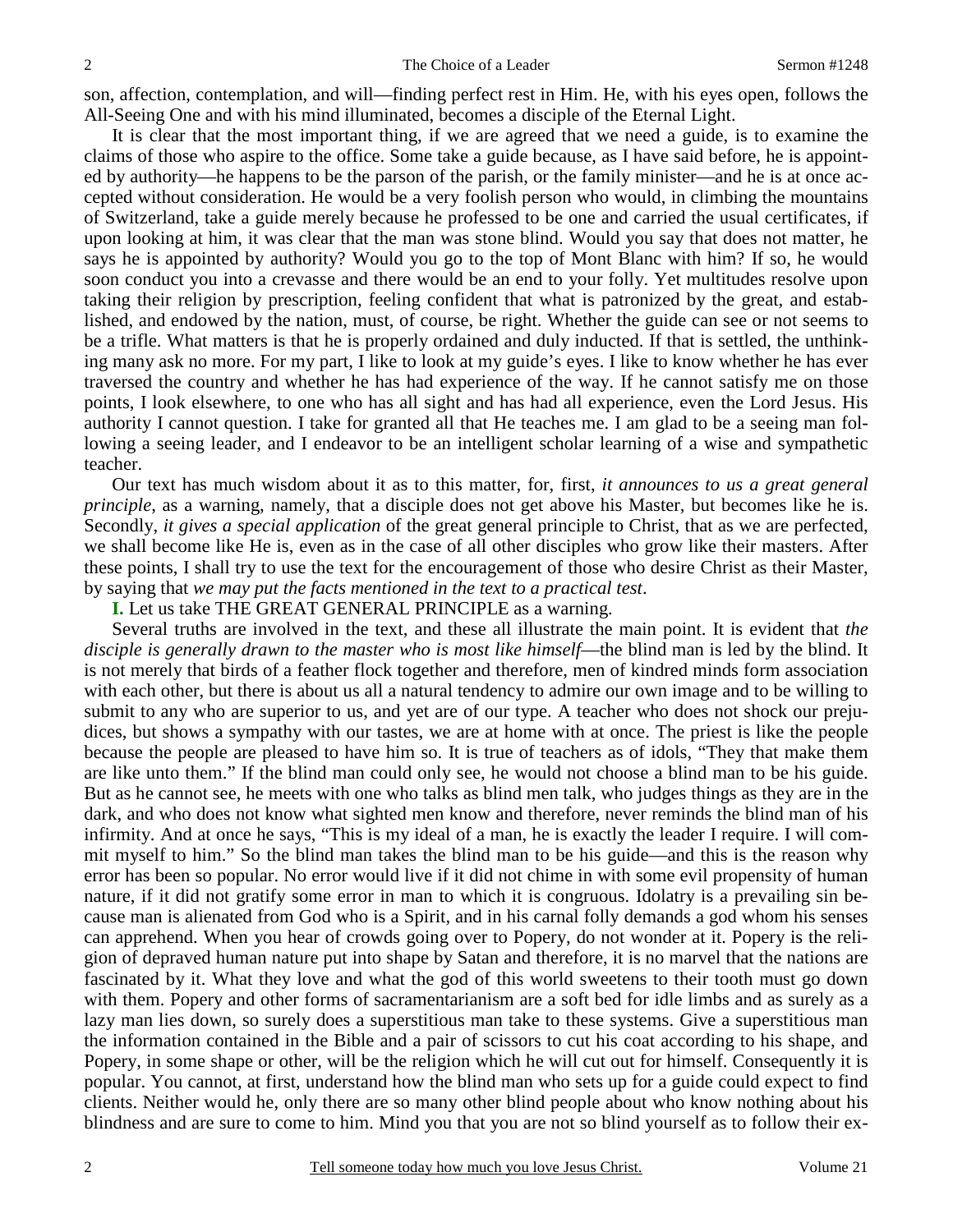#### Sermon #1248 The Choice of a Leader

blind superstition to be his leader. You take the blind in the hand and lead them by a way that they know

ample. Young man, mind who it is you choose for a guide. Your tendencies will be to select a wrong one, because your tendencies themselves are wrong. Pray that you may begin aright the journey of life, having divine grace infixed into your hearts, that you may choose the Christ of God who is "the way, the truth, and the life." O Lord, let no soul here be so blind as to choose blind atheism, blind skepticism, or

not and by paths which they have not seen. Do these things unto them and do not forsake them. *Having chosen his tutor, the student gradually becomes more and more like his master*, or, having taken his guide, the tendency is to tread more closely in his footsteps and obey his rules more fully every day. We must be all conscious that we imitate those whom we admire. love has a strange influence over our nature, to mold it into the form of our beloved. A true disciple is like clay on the wheel and his master fashions him after his own image. We may be scarcely conscious of it, but we are most surely being conformed to the likeness of those to whose influence we submit ourselves. Whoever, then, your master may be, dear friend, you are changing into his image. If you choose to be led by the votary of pleasure, you will become more and more frivolous. If you admire the slave of avarice, you will become avaricious. If you feel the sway of the minion of vice, you will yourself grow vicious. If a man who despises the Word of God becomes your hero, you will, before long, despise it, too. While you are gazing upon him with admiration, a kind of photography is going on, and you, like a sensitive plate, receive his image. I charge you, therefore, to be careful who your guide becomes.

 And mark, *the pupil does not go beyond the tutor*, nor does the man who submits to be led go beyond his guide. Such a case is very rarely found. Indeed, I may say, never, for when the one who is led goes beyond his leader, he is not, in truth, *led* any longer—rarely enough does it ever come to that. Men, if they outstrip their leaders, generally do so in the wrong direction. They seldom exaggerate their virtues*—*those they frequently omit—they usually exaggerate peculiarities, follies, failings, and faults. It is said that in the court of Richard III, because the king was round-shouldered, the courtiers gradually became humpbacked. And we have seen a whole country idiotic enough, not in the last century, but in this century, to have almost all its women limping because a popular princess was afflicted with a temporary lameness. It is the way of mankind. They imitate each other as if by instinct. This is the only excuse I know of for Darwin's theory of our having descended from the ape. Imitativeness is well developed in us, but if left to itself, it works with a bias the wrong way and the imitation is most forcible in the direction of deformity and defect. In music, painting, poetry, and literature, men of a school seldom excel their master, or, if they do, they leave him. But the habit is to perpetrate the master's mannerisms and weaknesses. It is even more so in the art of living. Young men, in the task of choosing a master for your faith, I beseech you be careful to have none but the best, for you will not excel, but rather fall behind the master you follow. You are choosing a leader—choose one who knows the road—for if he has made some blunders, you will make ten times as many, and in all probability, you will exaggerate each one of his mistakes.

 The most solemn truth remains to be noted. *When a man chooses a bad leader for his soul, at the end of all bad leadership there is a ditch*. A man teaches error which he declares he has drawn from Scripture, and he backs it up with texts perverted and abused. If you follow that error and take its teacher for a leader, you may, for a time, be very pleased with yourself for knowing more than the poor plain people who keep to the good old way, but mark my word, there is a ditch at the end of the error. You do not see it yet, but there it is, and into it you will fall if you continue to follow your leader. At the end of error, there is often a moral ditch and men go down, down, down—they scarcely know why—till presently, having imbibed doctrinal error, their moral principles are poisoned and like drunken men, they find themselves rolling in the mire of sin. At other times, the ditch beyond a lesser error may be an altogether damnable doctrine. The first mistake was comparatively trifling, but, as it placed the mind on an inclined plane, the man descended almost as a matter of course, and almost before he knew it, found himself given over to a strong delusion to believe a lie. The blind man and his guide, whatever else they miss, will be sure to find the ditch—they need no sight to obtain an entrance into that. Alas, to fall into the ditch is easy, but how shall they be recovered? I would earnestly entreat, especially professing Christians, when novelties of doctrine come up, to be very cautious how they give heed to them. I bid you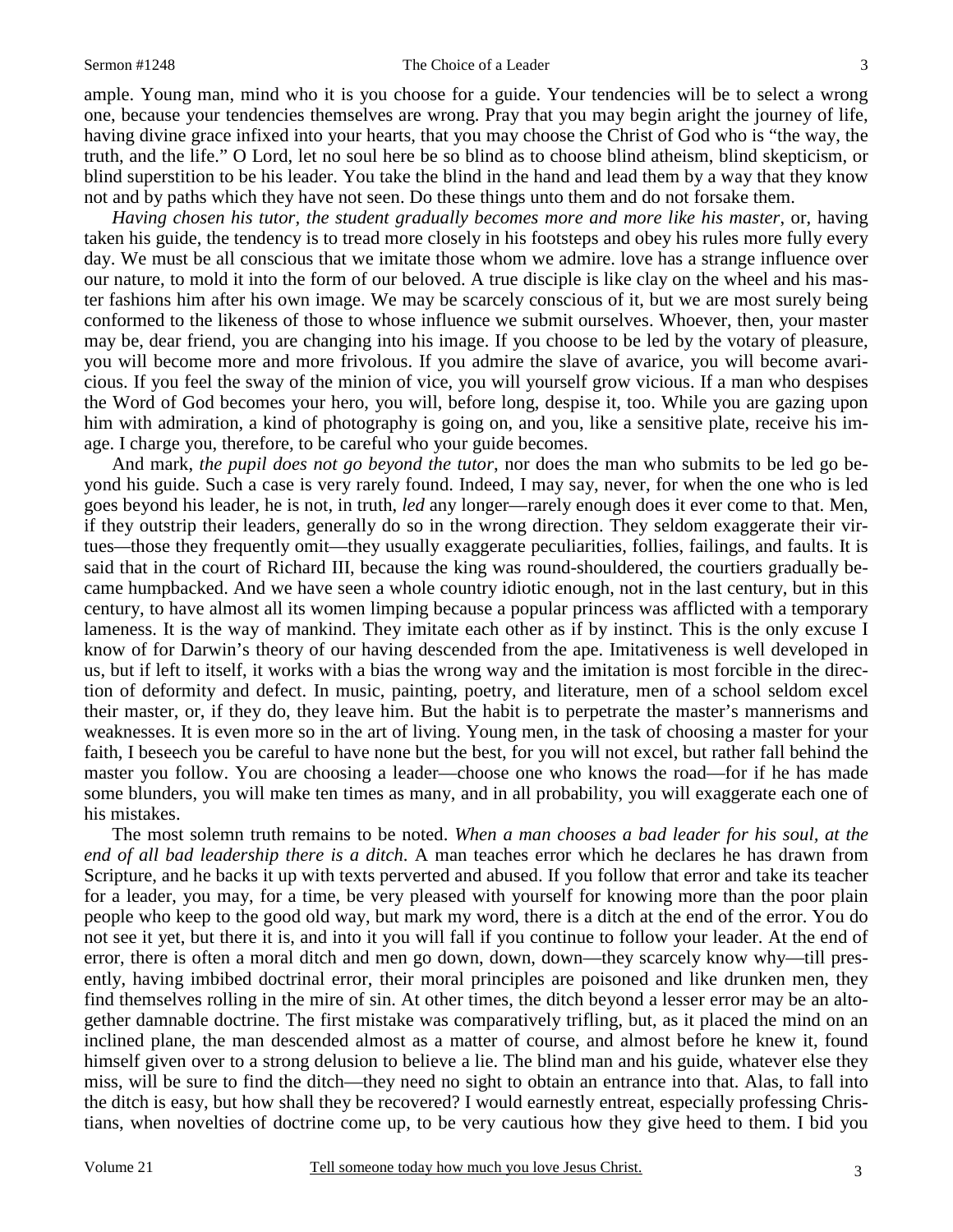remember the ditch. A small turn of the switch on the railway is the means of taking the train to the far east or to the far west. The first turn is very little, indeed, but the points arrived at are remote. There are new errors which have lately come up which your fathers knew not, with which some are mightily busy. And I have noticed when men have fallen into them, their usefulness ceased. I have seen ministers go only a little way in speculative theories and gradually glide from latitudinarianism into Socinianism or Atheism. Into these ditches thousands fall. Others are precipitated into an equally horrible pit, namely, the holding nominally of all the doctrines in theory and none of them in fact. Men hold truths nowadays with the heart taken out of then, and the very life and meaning torn away. There are members and ministers of evangelical denominations who do not believe evangelical doctrine, or if they do believe it, they attach but little importance to it. Their sermons are essays on philosophy tinged with the gospel. They put a quarter of a grain of gospel into an Atlantic of talk—and poor souls are drenched with words to no profit. God save us from ever leaving the old gospel, or losing its spirit and the solid comfort which it brings. Yet into the ditch of lifeless profession and philosophic dreaming we may soon fall if we commit ourselves to wrong leaderships. All this should prevent us, as I think, from taking any man whatever as our leader, for if we trust to any mere man, though he may be right in 99 of the hundred, he is wrong, somewhere, and our tendency will be to be more influenced by his one wrong point than by any of his right ones. Depend upon it, in matters of religion, that ancient malediction is abundantly verified, "Cursed is he that trusts in man and makes flesh his arm." There is one whom you may follow implicitly and one only. There is one whom you may trust without reserve and only one—the Man, Christ Jesus, the Son of God. But if you do not wish to be led into errors of heart and practice, beware of men, and follow none but Jesus. Follow no footprints but the footprints of that flock which follows at His heel. You will do best not even to follow the sheep, but to follow the Shepherd only, and to do that even if you walk alone. May the Holy Spirit be given you to lead you into all truth. Thus much upon the great principle let it act as a warning.

**II.** ITS SPECIAL APPLICATION TO OUR LORD JESUS CHRIST is our encouragement. If we have the Lord Jesus Christ as our leader we certainly cannot go beyond our leader, but we shall be privileged to grow more and more like He and we shall be perfected, according to our text, as our leader is.

 First, *this is what we might have expected*. We see ordinarily, as we have said that the disciple grows like his Master, but with such a Master the process becomes surer. With such a Master, of whom these lips cannot speak well enough, a Master the laces of whose shoes I am not worthy to unloose, it may well come to pass that we are melted down with love and poured out into the mold of obedience. He is the Creator—can He not create in us His image? From such a ne as He is, we confidently expect it.

 For, observe, the teaching, itself is such that it must have power over hearts that yield to it. His doctrine is almighty love—all His teaching is divine and yet so broken down to human capacity that it exactly suits the man who has taken the yoke of Christ upon him and determined to learn of Him. Other masters teach us crooked and doubtful lessons. And when learned, too often the best wisdom is to unlearn them. But with our Lord, the teaching is most sure, most heavenly, most potent—and we feel within ourselves that it is so true, so noble, so grand—that it comes to us with authority and not as the word of man.

 If I knew only what Jesus teaches, I would conclude that a teacher who gives forth such doctrines and such precepts must influence His disciples. But it is not in His teaching alone that His influence lies. The most potent charm is *Himself*. When He spoke here below they said, "Never man spoke like this Man," and the reason was because, "never man lived like this Man." His Word was with power, but then He Himself was THE WORD. If you view the precepts of Christ as embodied in His life, they glow with beauty and flash with power. You can bear from such a Teacher what you could not have endured from anybody else, for His character gives Him a right to speak. Many of His precepts would have seemed perfectly preposterous had they first fallen from the lips of fallible men, for their hearers would have cried out, "Physician, heal yourself." Coming from Him, they come naturally as good fruit from a good tree—they are the necessary fruit of such a nature and such a life. Who can help being persuaded when the arguments live before our eyes? We are overpowered by the grandeur of the Redeemer's goodness, by the splendor of His love, the infinity of His self-sacrifice. Jesus commands our faith by the revelation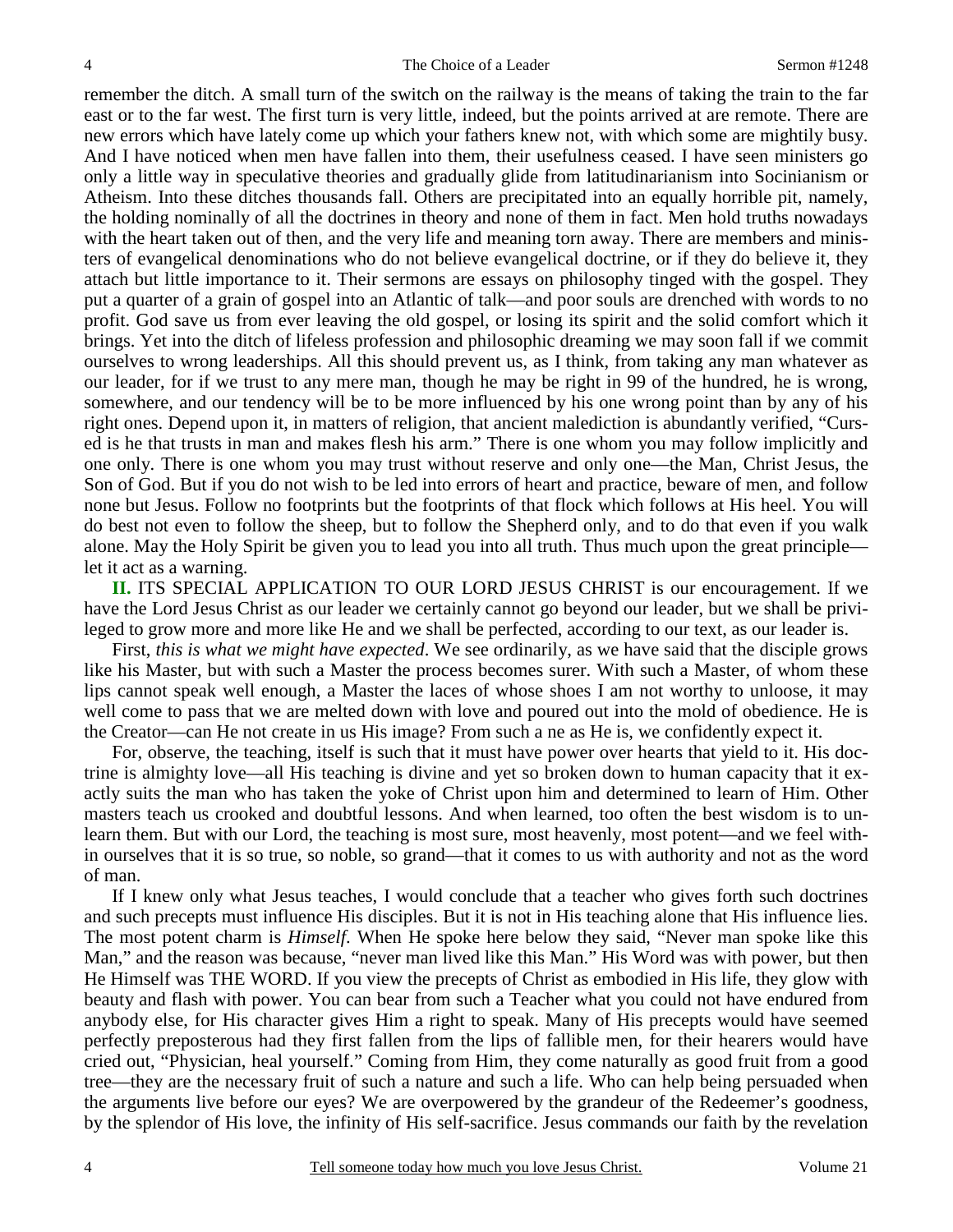of Himself and by that same revelation He conforms us to Himself. Was ever such a life as His? Was ever such a death? Was ever such an altogether lovely person as His? Was ever such perfection as His? In life, He was so outspoken and yet so gentle, so courageous and yet so kind, so unflinching and yet so tender, wearing His heart upon His sleeve in the transparency of truth, but prudent and guarding Himself with infallible wisdom. He was a match for all, however they might assail Him, and yet apparently never on His guard at all, but as a child among them, the holy child Jesus. Oh, if you sit at Jesus' feet you will not only learn of Him and His teaching will have power over you, but you will learn *Him*, for He Himself is His own best lesson. Never did eyes look up into those dear eyes of Jesus, which are "as the eyes of doves by the rivers of water, washed with milk and fitly set," but they were themselves cleansed and purified till they became "like the fish pools in Heshbon, by the gate of Beth-rabbim." Who could bear the Lord Jesus on his heart, like a cluster of myrrh, and not be perfumed by His presence? Who could be with Him and not be like He is?

 We feel quite sure that the disciples will grow like their Master in the case of Jesus because He inspires them with an intense love to Himself which flames forth in enthusiasm for Him. Get a teacher whom all the scholars love and admire, and they will soon learn. Make them enthusiastic for him, and no lesson will be too hard. This, our dear and blessed Lord, of whom these lips cannot speak as they should, has done. We admire, we love, no, we adore Him. He is our God, our all in all, and therefore we desire to be molded at His will. Live for Him? Yes, we find it to be our joy, for the love of Christ empowers us. Die for Him? Yes, His saints in all ages have rejoiced to lay down their lives for Him. Full of fervor and fired with enthusiasm, they have suffered losses and reproaches for His name's sake. If the Teacher inspires such enthusiasm, doubtless He will fashion the disciples in His likeness.

 Best of all, our great Teacher has a Spirit with Him, a mighty Spirit, God Himself, the Holy Spirit. And when He teaches, He teaches not with words alone, but with a power which goes beyond the ear into the heart itself. Other teachers, except as they follow Christ, must depend upon the charms of eloquence, or the force of argument. But our Lord, though most eloquent of all, for His lips are like lilies dropping sweet-smelling myrrh—though full of arguments, for His is the wisdom of God—relies upon the energy which He felt when He said, "The Spirit of the Lord is upon Me, for the Lord has anointed Me." The divine Spirit casts a light into the soul of such a brilliance that things not seen stand out in clearest evidence. And things hoped for are grasped in their very substance. With that light there comes also life to feel, power to realize, and discernment to judge. And so the soul is led into all truth and the scholar receives the lessons of his Lord in their life and energy. Who else can give this Spirit? By what other teacher can the Holy Spirit be breathed into us? Who would not sit at the feet of a Master so transcendently above all others in possessing such an infinite gift? I would to God, while I am speaking thus, that some here present would say, "Gladly would I commit myself to that great Teacher." Remember, beloved, if you want Him to be your Master, He equally longs for you to be His disciple.

 I think I have now shown that it was to be expected that, with such a Master, disciples should become like He is. Now let me observe that *this was virtually promised*. It is promised to us, in effect, in the great decree of predestination, "For whom He did foreknow He also did predestinate to be conformed to the image of His Son." This is the great purpose of God, that Christ may be the first-born among many brethren, and that the brethren may be a company in whose faces the Lord shall discern the image of the Only Begotten. What God predestinates, we may confidently expect.

 It is promised to us in the very name of Jesus Christ, for that name is Jesus, "For He shall save His people from their sins." But saving men from their sins is the bringing of them back into a condition of purity and holiness. This indeed is the salvation which we preach—not the mere forgiveness of sin, as some think—but the conquering of sin, the driving out of sin, the making of men like the Lord Jesus by the Spirit of God. The very name of Jesus tells us that He means to make His disciples as free from sin as He is.

 We know, also, that this was our Lord's object, for the design of Christ's life is clearly seen in His last prayer when He prayed, "Sanctify them through Your truth; Your Word is truth. And for their sakes I sanctify Myself, that they also might be sanctified through the truth." You can see that His one object is to make His people holy as He is holy, to keep them from evil even as He was kept, and to make them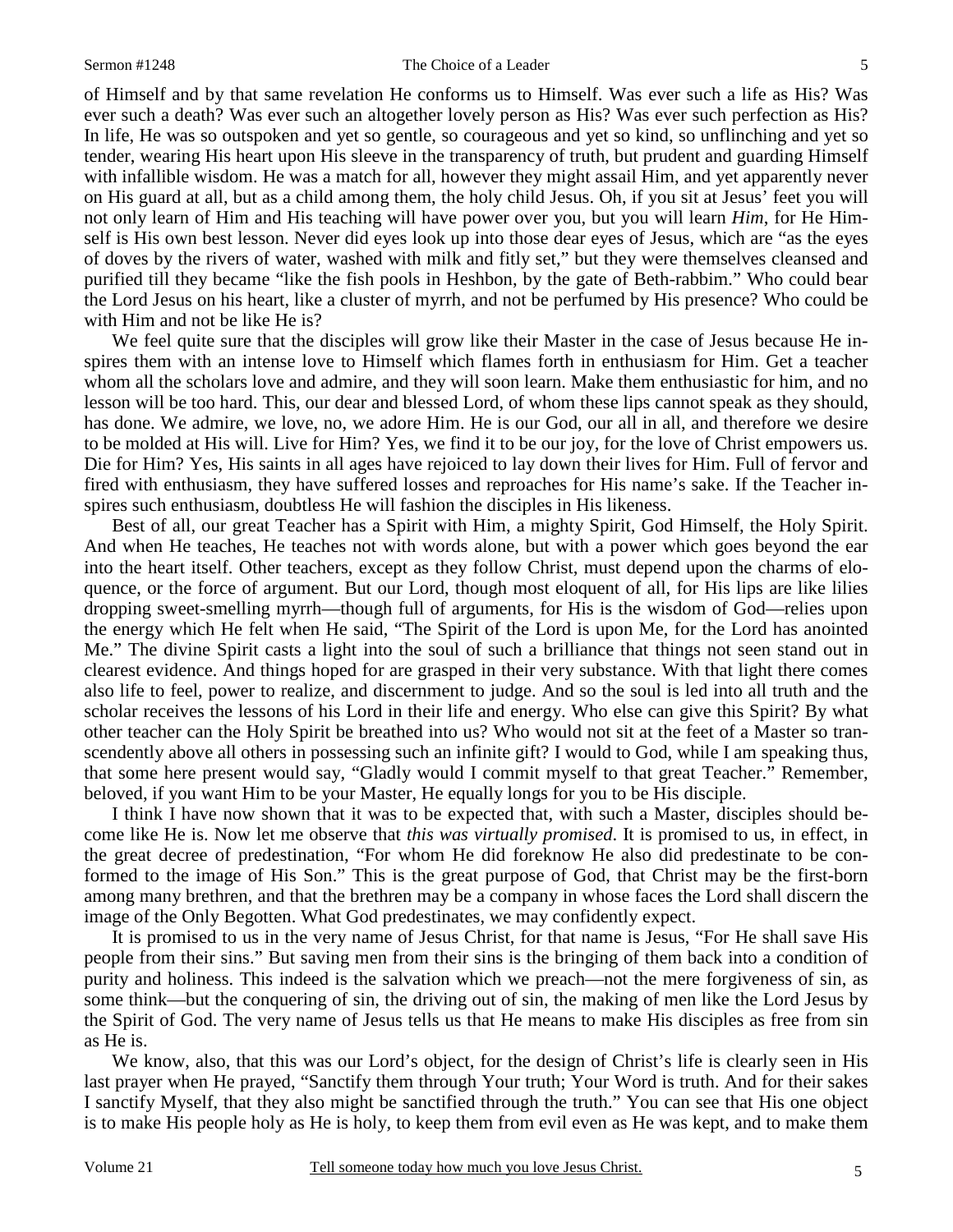conquerors over sin even as He conquered. All His life He labored at this with the 12 and with others who followed with Him and His last prayer breathes this, "I pray not that You should take them out of the world, but that You should keep them from the evil." Everywhere this is seen to be true. The relationships which He assumes suppose it, for brethren are like their brother, and friends are like their friend. The metaphors which He uses imply the same thing, for the engrafted branch drinks in the nature of the stem, the spouse grows like her husband, and the members of the body are of the same nature as the head. The mystical Christ it not like the image of the Babylonian monarch's dream with head of gold, and feet of clay, but Christ is one throughout. The grace which dwells in the head, transforms the whole body. It is our delightful expectation that, "We shall be like He is, for we shall see Him as He is," and then we shall be satisfied, for we shall wake up in His likeness.

 Well, brethren, what we might have expected, and what God has thus virtually promised, *has been actually seen*, for the disciples have been like their Lord, and this is where I want to lay the most stress. Have not the disciples been like their Lord in points of character? It would be very absurd for me to say that the Old Testament saints were disciples of Christ in a literal sense, and yet in spirit they all were so, for the gospel is the same in all ages, and it is the same light which lightens every man that comes into the world. The inner teaching of the Spirit was the same to Abel and to Noah as it was to John and Paul. And while apostles looked back to Jesus and were enlightened, patriarchs looked forward and had light, too. Now each of the saints in the olden time had some likeness to the Lord Jesus Christ. Think of a few of them and you will see some of His beauties. Abel reveals His righteousness and Enoch His walking with God; Job shows His patience and Abraham His faith; Moses His meekness and Samuel His power of intercession; Daniel is like He in His integrity and Jeremiah in His weeping. Like drops of morning dew, all these reflected the light of the Sun of Righteousness.

 In the New Testament, we see the transforming power of His teaching in many instances. Peter and John were like their Master, for we read that when their enemies "saw the boldness of Peter and John, and perceived that they were unlearned and ignorant men, they took knowledge of them that they had been with Jesus." The likeness was so striking that they were obliged to confess it. Take John alone, for a minute, and who can read his epistles without saying, "Even thus his Master spoke?" John was far behind his Lord, but yet how marvelously like Him! You have smiled at your children sometimes when you have seen your own ways repeated in them. You have beheld your own peculiarities as in a mirror. Almost unconsciously, they have been yourself in miniature. So was it evidently with John. If it is true, as tradition says, that he was carried into the assembly when he was too old to walk, and was in the habit of saying to them, "Little children, love one another: little children, love one another"—it was so like our Lord Jesus Christ, you might have thought the Master had returned to earth. As for Paul, in many aspects he is the counterpart of his Lord, and as I read that strange passage in Romans which staggers some, where he says, "I could wish myself accursed from Christ for my brethren, according to the flesh," I am led to say, "Herein he resembles that Blessed One who was actually made a curse for us, as it is written, 'Cursed is everyone that hangs on a tree.'" Now, all the saints of God, more or less, according as they have fully been disciples of Jesus, display His characteristics. I cannot stop, this morning, to tell you what characteristics I see in you which are like my Lord. I rejoice that I do know brothers and sisters here of whom I have often said to myself, "I can see their Master in them." I wish I could say so of all of you, but still, I am glad to see in so many the points of true likeness to Jesus, the family characteristics which mark all the children of God. There are little touches of their Father in all the heirs of salvation which make us feel that they belong to the same family as Jesus. They could not have learned those ways—they must have been imparted by a birth from above.

 It is a very noteworthy thing that those who are disciples of Christ even become like Him as to their life story. Going back to the old saints as being really disciples of the doctrine of the Redeemer, there is Melchizedek bringing forth bread and wine to refresh Abraham—would you not have thought it was Christ Himself? There is Isaac gently submitting to his father while he draws the knife to slay him could you not have said that it was Jesus? There is Joseph making himself known to his brethren and ruling all Egypt for their good—might we not have thought that it was our Lord come on earth before His time to bless His chosen ones? Yonder is David coming back with Goliath's head, while all the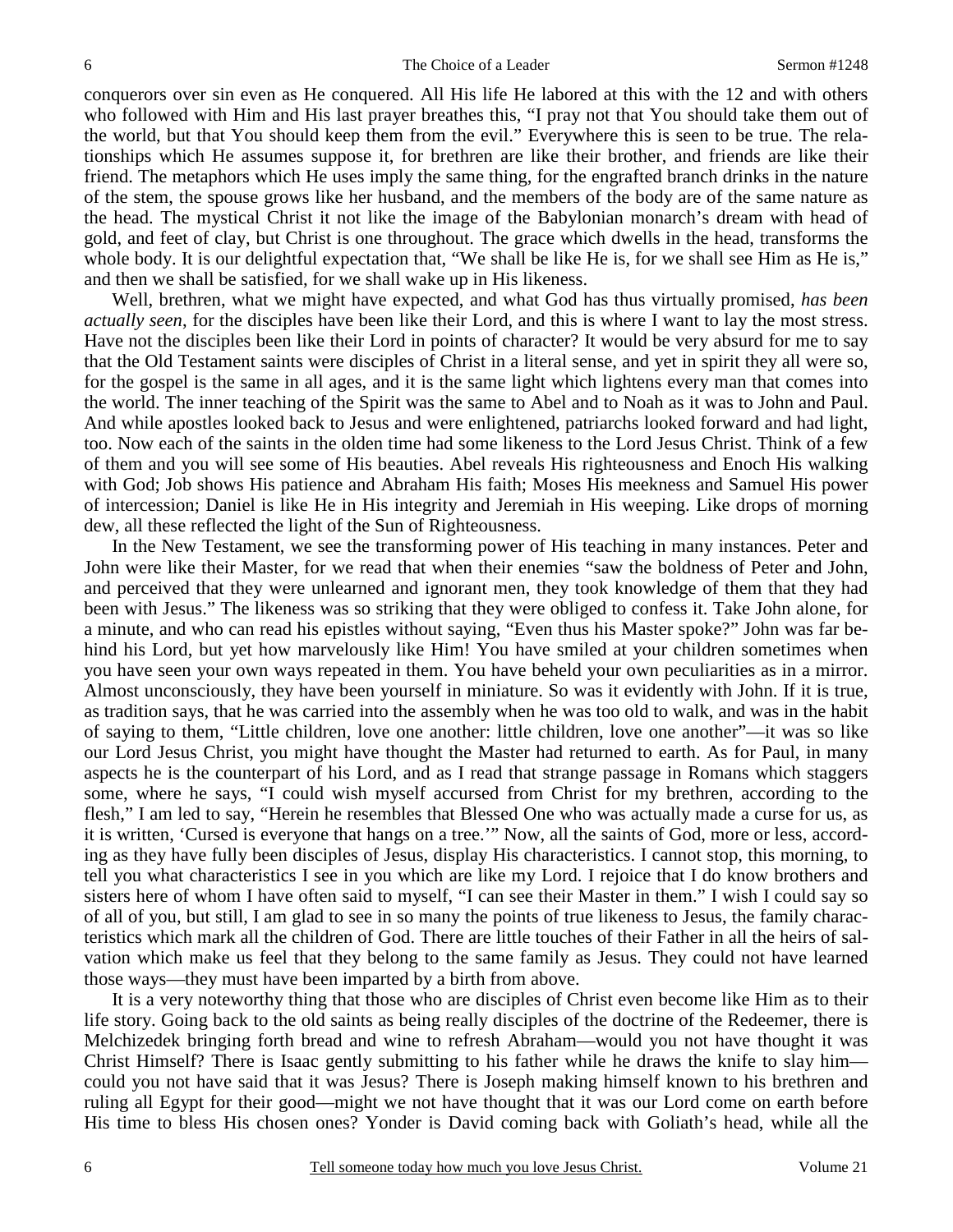#### Sermon #1248 The Choice of a Leader

maidens of Israel rejoice around him—could you not have thought it was our Master returning from Edom with dyed garments from Bozrah? The saints are types of Him because they are of the same type as He is. As for the disciples after Christ came, you will often find them in positions which set forth Jesus Christ most evidently. See Stephen boldly declaring the gospel until his enemies stone him. Have you not read of his Master many times, "They would have stoned Him, but He conveyed Himself out of their sight"? Look at Paul at Lystra. They are about to sacrifice to him—it makes you think of days when the crowd cried, "Hosanna, Hosanna." Lo, the apostle rebukes the throng, and now are they stoning him—and it recalls to your memory the time when the crowd shouted, "Crucify Him, crucify Him; away with such a fellow from the earth." Read the story of Paul in the shipwreck, when he says to the captain of the ship, and to the officer of the troops, "Be of good cheer, for there shall be no loss of any man's life among you." You might almost have thought it was the Savior Himself saying to the winds and waves, "Peace, be still." Indeed, Christ is in all His members. His life is written out again in their lives.

 Beloved, I could mention many saints of modern times in whose lives we may see Jesus. That poor woman who dropped into the treasury her two mites, which were all her living—is she not very much like Jesus who gave up all for us, and became poor that we, through His poverty, might be rich? Others are like the woman who broke the alabaster box of precious ointment, to give their best things to her Lord. Do they not remind you of the Lover of our souls, who broke the precious alabaster box of His body and filled all earth and heaven with the perfume? Everyone who gives up self for God's glory is Jesus in miniature. Look at John Howard going about among the dungeons of Europe, spying out poor prisoners to do them good. Is not that Christ all over again, with glad tidings for the captives? Or John Williams landing at Erromanga with his life in his hands, to convert cannibals—was not that laying down his life for the sheep? Now, dear friends do you think if we had your life before us we could make out anything like Jesus Christ in it? If you are His disciple it will be so. There will it be in your biography as your children will read it—for they will read it better than anybody else. There it will be as your wife will read it and as those you work with will read it—something which looks as if it were extracted from the life of Jesus. Students in Christ's college must be like their Tutor, and they are.

 I dare say the brother is present here of whom I am about to speak. And if so, he will be sorry to hear me tell the story and would stop my mouth if he could. I will, however, make bold to go on. I know a house painter who was working with other men over the top of the Great Northern Railway, at a great height. One of his fellow workmen had been drinking very heavily and was unsteady on the lofty scaffold. He said to himself, "That man will never get down alive," and rather than he should perish, he actually offered to carry him down on his back. I believe it would have been death to them both if the attempt had been made, but he cheerfully offered. He said, "My soul is safe. I am a Christian. I am afraid you will be killed and if you are, your soul will be lost. I will carry you down if you will only keep quiet." The man rejected the kind offer, though persuaded again and again, and alas, in trying to descend, he fell into the middle of the railway from a dreadful height, and was taken up dead. When I heard of my good brother, a humble member of this church, doing that, I thought, "There is our Master, revealed in His disciple." Our life is a painting, and if we are in Christ's studio, there will be traces of His hand, and men will exclaim, "That was no common painter. That stroke, that line, is just the line that the great Master used to make. I am sure He has put in those touches." O brethren, we need none of us wish to be originals—let us plagiarize Christ—and that will be the grandest original. God help us in this.

 Now I was going to say, but time has fled, that Christ's disciples grow like He in their struggles and in their temptations. They are met by Satan as Christ was. They are tried by the world as Christ was. They are assailed by Sadducean unbelief and Pharisaic superstition as Christ was. They have to go through the same fight and blessed be God, they win the same victories. Christ's disciples overcome sin. By their Master's help, they rise above doubt, they vanquish the world, and they stand in purity and faith. By-and-by they shall be like He in their rewards. "To him that overcomes," He says, "I will give to sit upon My throne, even as I have overcome and have sat down with My Father upon His throne."

 It is a beautiful subject. I wish I had the power to work it out, the way in which the disciple of Jesus thus, by sure steps, becomes perfected into the image of Christ, till the likeness is so near and so close